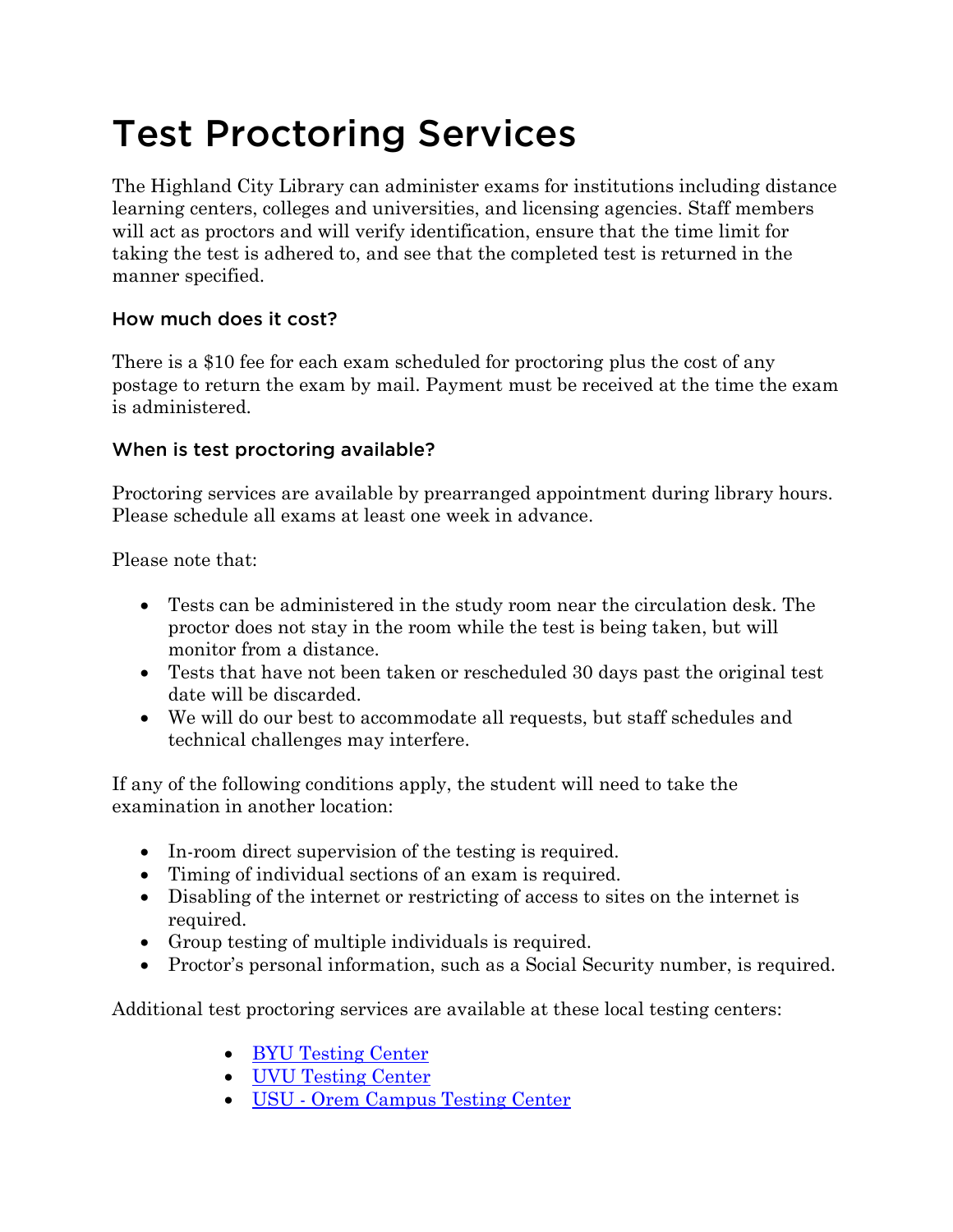#### How do I begin the process?

Confer with the school or institution to make sure the Library's *Test Proctoring Policy* meets the requirements for the test being taken.

Next, request an appointment by calling the Library. A librarian will get back to you as soon as possible verifying your appointment. **Please be sure to include both the date/time you wish to take the test, and the length of the test.**

Notify the school or institution of the Library's address and any other pertinent information. The test will be sent to the Library from the school or institution.

Highland City Library 5400 W Civic Center Dr. Suite 2 Highland UT 84003 801-772-4528 [circstaff@highlandcity.org](mailto:circstaff@highlandcity.org)

## What can I expect during my session?

- Please arrive a few minutes before the scheduled time. Bring your photo ID, proctoring fee, and any allowable testing materials (e.g., calculator, pen, pencil, notes).
- Test takers must follow all Library policies, including the Patron Behavior Policy.
- A Highland City librarian will be scheduled to proctor the exam. However, the proctor who begins supervising the exam may be replaced by another proctor before your exam is over.
- We cannot guarantee a place free from distraction/noise or continuous monitoring throughout the exam. You will be in sight of the proctor and the proctor will check on you periodically. Library services take priority over proctoring.
- Proctors cannot interpret test instructions or assist in technical matters for an online test.
- Proctors will enforce any rules listed in exam materials that comply with this policy.
- You or your testing institution is responsible for any postage required to return your exam by mail. Payment must be received before the test is mailed.

# What happens once I finish the exam?

 After the test is taken and the papers are signed indicating that the appropriate procedures were used, the Library will return the test for grading.